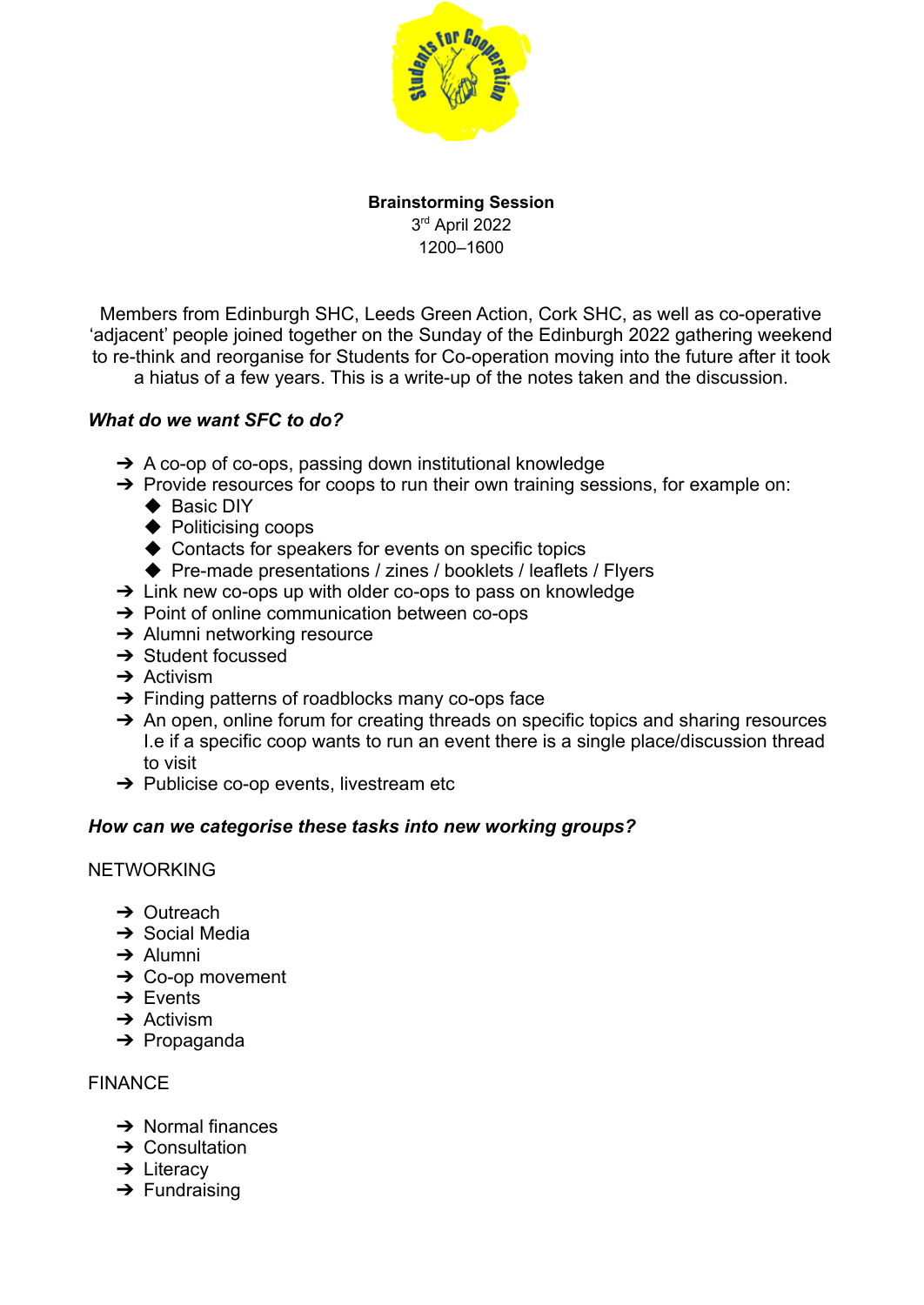# TRAINING & EDUCATION

- $\rightarrow$  Conflict mediation
- $\rightarrow$  Reporting
- $\rightarrow$  Information transfer for new members
- **→ Knowledge holders**
- $\rightarrow$  Alumni training network

### MEMBER SUPPORT

- **→ Caucuses**
- $\rightarrow$  Internal communications
- $\rightarrow$  External communications
- $\rightarrow$  Tech

### **SECRETARIAL**

 $\rightarrow$  All the secretarial tasks!

## *What resources and funding will we need for these working groups?*

## **NETWORKING**

*Funding may come from :*

- **→ Fleecing your Student Union**
- $\rightarrow$  Ticketed events
- $\rightarrow$  Linking up with activism groups
- ➔ Saving money by sharing resources / using pre-existing ones
- **→** Publish & sell materials
- $\rightarrow$  Regular gatherings
- ➔ Propaganda
- $\rightarrow$  Paid talks

### TRAINING & EDUCATION

### *Funding needed for:*

- $\rightarrow$  Books & pamphlets
- **→ Hosting Server**
- $\rightarrow$  External trainings
- $\rightarrow$  Venue hire
- **→ Stationary**
- $\rightarrow$  Travel budget

### *Funding may come from:*

- $\rightarrow$  Donations via website, workshops
- $\rightarrow$  Subsidised but paid training
- $\rightarrow$  Member fees